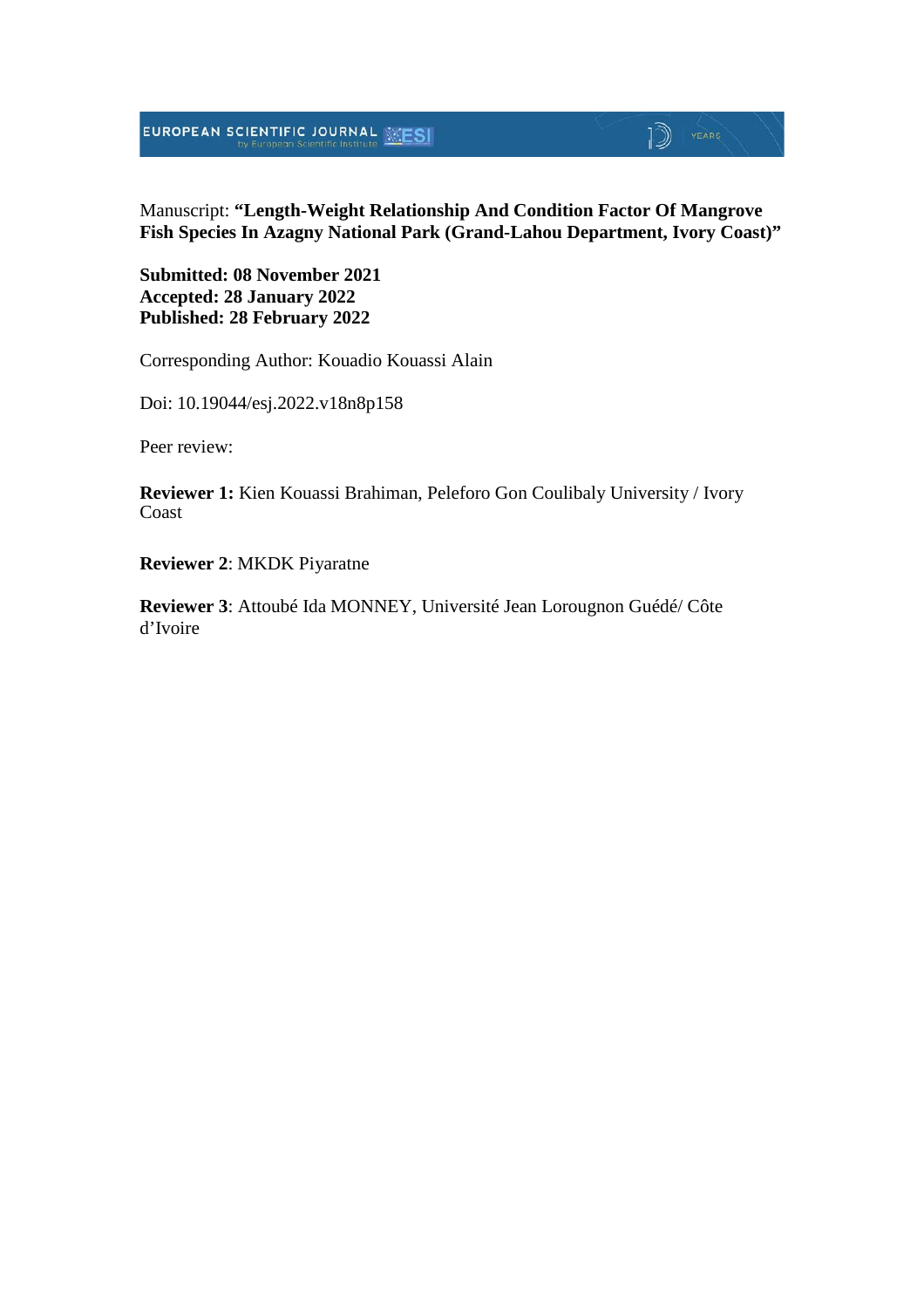# **ESJ** *Manuscript Evaluation Form 2021*

This form is designed to summarize the manuscript peer review that you have completed and to ensure that you have considered all appropriate criteria in your review. Your review should provide a clear statement, to the authors and editors, of the modifications necessary before the paper can be published or the specific reasons for rejection.

Please respond within the appointed time so that we can give the authors timely responses and feedback.

NOTE: ESJ promotes peer review procedure based on scientific validity and technical quality of the paper (not perceived the impact). You are also not required to do proofreading of the paper. It could be recommended as part of the revision. *ESJ editorial office would like to express its special gratitude for your time and efforts. Our editorial team is a substantial reason that stands ESJ out from the crowd!* 

| Reviewer Name: Kien Kouassi Brahiman                                                          | Email:                                                          |  |
|-----------------------------------------------------------------------------------------------|-----------------------------------------------------------------|--|
| University/Country: Peleforo Gon Coulibaly University / Ivory Coast                           |                                                                 |  |
| Date Manuscript Received: 12 <sup>th</sup> November<br>2021                                   | Date Review Report Submitted: 17 <sup>th</sup> November<br>2021 |  |
| Manuscript Title: Length-weight relationship and condition factor of mangrove fish species in |                                                                 |  |

#### **Azagny National Park (Grand-Lahou department, Ivory Coast)**

ESJ Manuscript Number: 1155/21

You agree your name is revealed to the author of the paper: Yes/No

You approve, your name as a reviewer of this paper, is available in the "review history" of the paper: Yes/No

You approve, this review report is available in the "review history" of the paper: Yes/No

### **Evaluation Criteria:**

**Please give each evaluation item a numeric rating on a 5-point scale, along with a thorough explanation for each point rating.**

| <i><b>Questions</b></i>                                                    | <b>Rating Result</b><br>[Poor] $1-5$<br>[Excellent] |
|----------------------------------------------------------------------------|-----------------------------------------------------|
| 1. The title is clear and it is adequate to the content of the<br>article. |                                                     |
| The title is totally in line with the content of the manuscript            |                                                     |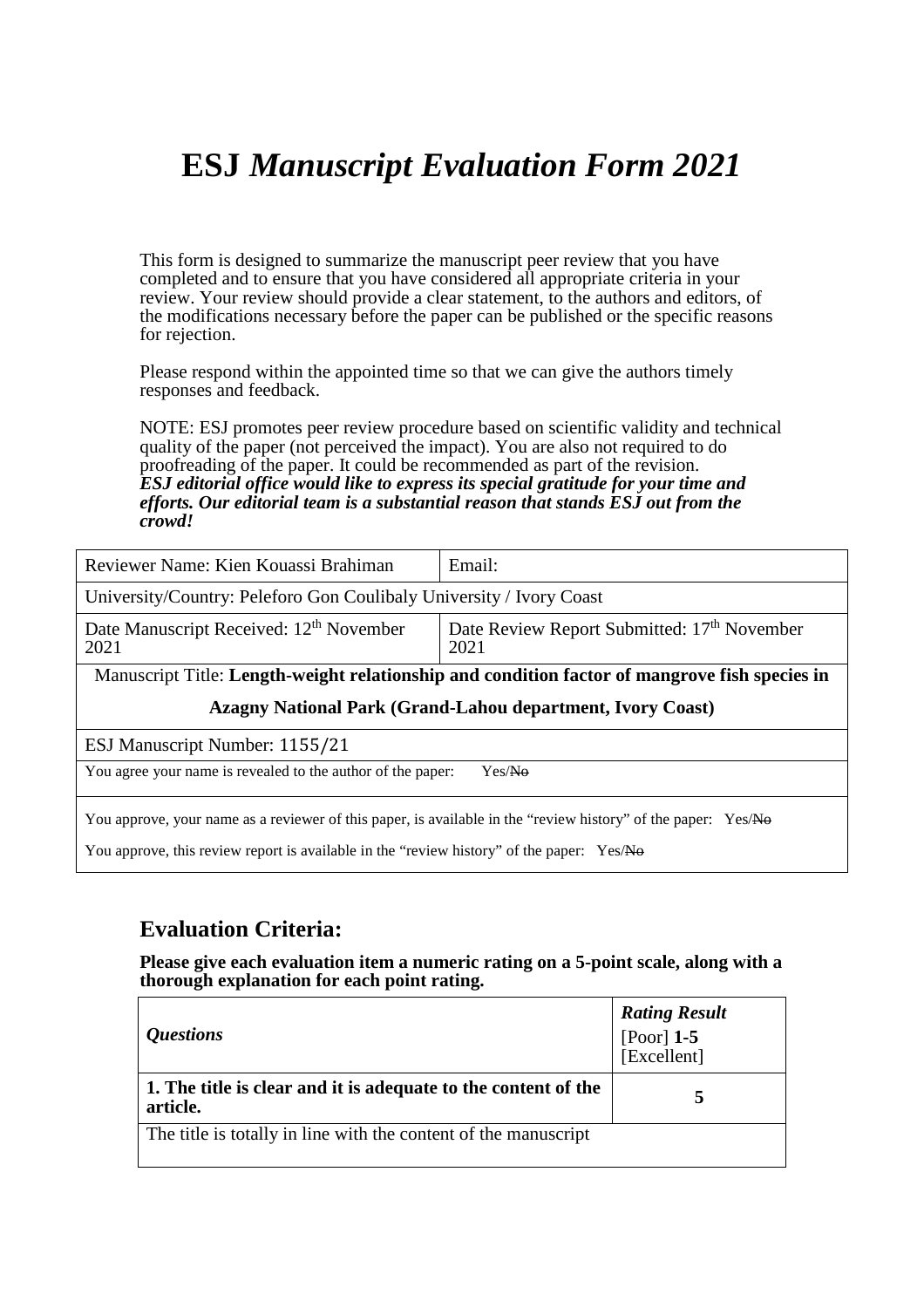| 2. The abstract clearly presents objects, methods and<br>results.                                                                                         | 5 |  |
|-----------------------------------------------------------------------------------------------------------------------------------------------------------|---|--|
| The summary is clear and presented the objectives, methodology and results.                                                                               |   |  |
|                                                                                                                                                           |   |  |
| 3. There are few grammatical errors and spelling<br>mistakes in this article.                                                                             | 4 |  |
| The text is written with a good level of language, easy to read with fewer<br>grammatical errors and skipped words.                                       |   |  |
| 4. The study methods are explained clearly.                                                                                                               | 5 |  |
|                                                                                                                                                           |   |  |
| The methodology is clear and the material and method parts well explained.                                                                                |   |  |
| 5. The results are clear and do not contain errors.                                                                                                       | 4 |  |
| The results are clear and consistent                                                                                                                      |   |  |
| 6. The conclusions or summary are accurate and<br>supported by the content.                                                                               | 3 |  |
| The conclusion seems insufficient to me. It will be necessary to relate the result of                                                                     |   |  |
| this study and the management of the fisheries as mentioned in the initial objective.                                                                     |   |  |
|                                                                                                                                                           |   |  |
| 7. The references are comprehensive and appropriate.                                                                                                      | 4 |  |
| The references are sufficient, up-to-date and appropriate in relation to the text but<br>they will have to be adapted to the instructions to the authors. |   |  |

### **Overall Recommendation** (mark an X with your recommendation):

| Accepted, no revision needed               |  |
|--------------------------------------------|--|
| Accepted, minor revision needed            |  |
| Return for major revision and resubmission |  |
| Reject                                     |  |

## **Comments and Suggestions to the Author(s):**

The author must make corrections to improve the quality of the document before publication

### **Comments and Suggestions to the Editors Only:**

The editor can publish the article after corrections to the manuscript.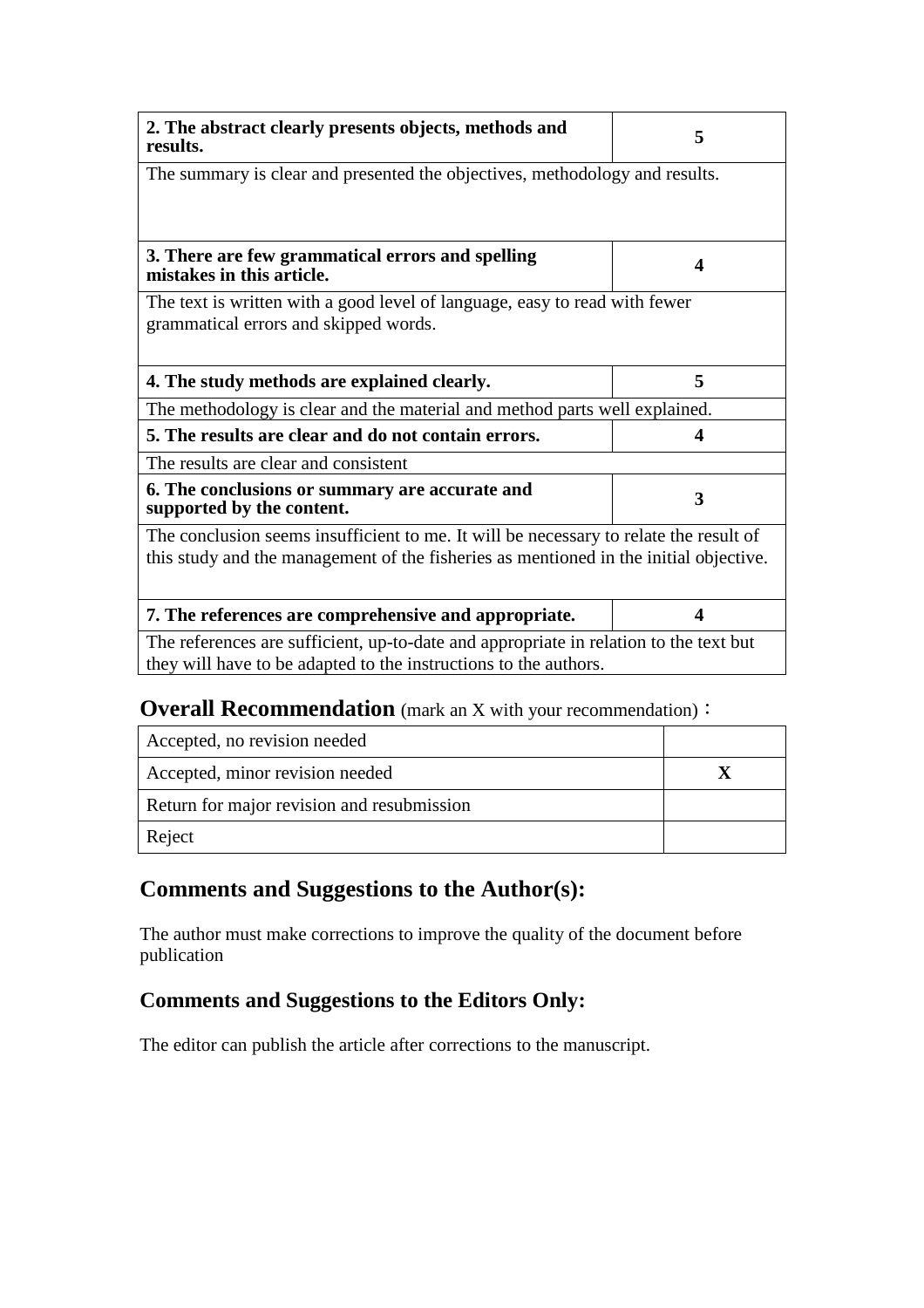# **ESJ** *Manuscript Evaluation Form 2021*

This form is designed to summarize the manuscript peer review that you have completed and to ensure that you have considered all appropriate criteria in your review. Your review should provide a clear statement, to the authors and editors, of the modifications necessary before the paper can be published or the specific reasons for rejection.

Please respond within the appointed time so that we can give the authors timely responses and feedback.

NOTE: ESJ promotes peer review procedure based on scientific validity and technical quality of the paper (not perceived the impact). You are also not required to do proofreading of the paper. It could be recommended as part of the revision. *ESJ editorial office would like to express its special gratitude for your time and efforts. Our editorial team is a substantial reason that stands ESJ out from the crowd!* 

Date Manuscript Received: 26.11 2021 Date Review Report Submitted:

Manuscript Title: **Length-weight relationship and condition factor of mangrove fish species in** 

**Azagny National Park (Grand-Lahou department, Ivory Coast)**

ESJ Manuscript Number: 1155/21

You agree your name is revealed to the author of the paper: No

You approve, your name as a reviewer of this paper, is available in the "review history" of the paper: Yes

You approve, this review report is available in the "review history" of the paper: Yes

### **Evaluation Criteria:**

**Please give each evaluation item a numeric rating on a 5-point scale, along with a thorough explanation for each point rating.**

| <i><b>Questions</b></i>                                                    | <b>Rating Result</b><br>[Poor] $1-5$<br>[Excellent] |
|----------------------------------------------------------------------------|-----------------------------------------------------|
| 1. The title is clear and it is adequate to the content of the<br>article. |                                                     |
| Title is clear enough                                                      |                                                     |
| 2. The abstract clearly presents objects, methods and<br>results.          | 5                                                   |
| (Please insert your comments)                                              |                                                     |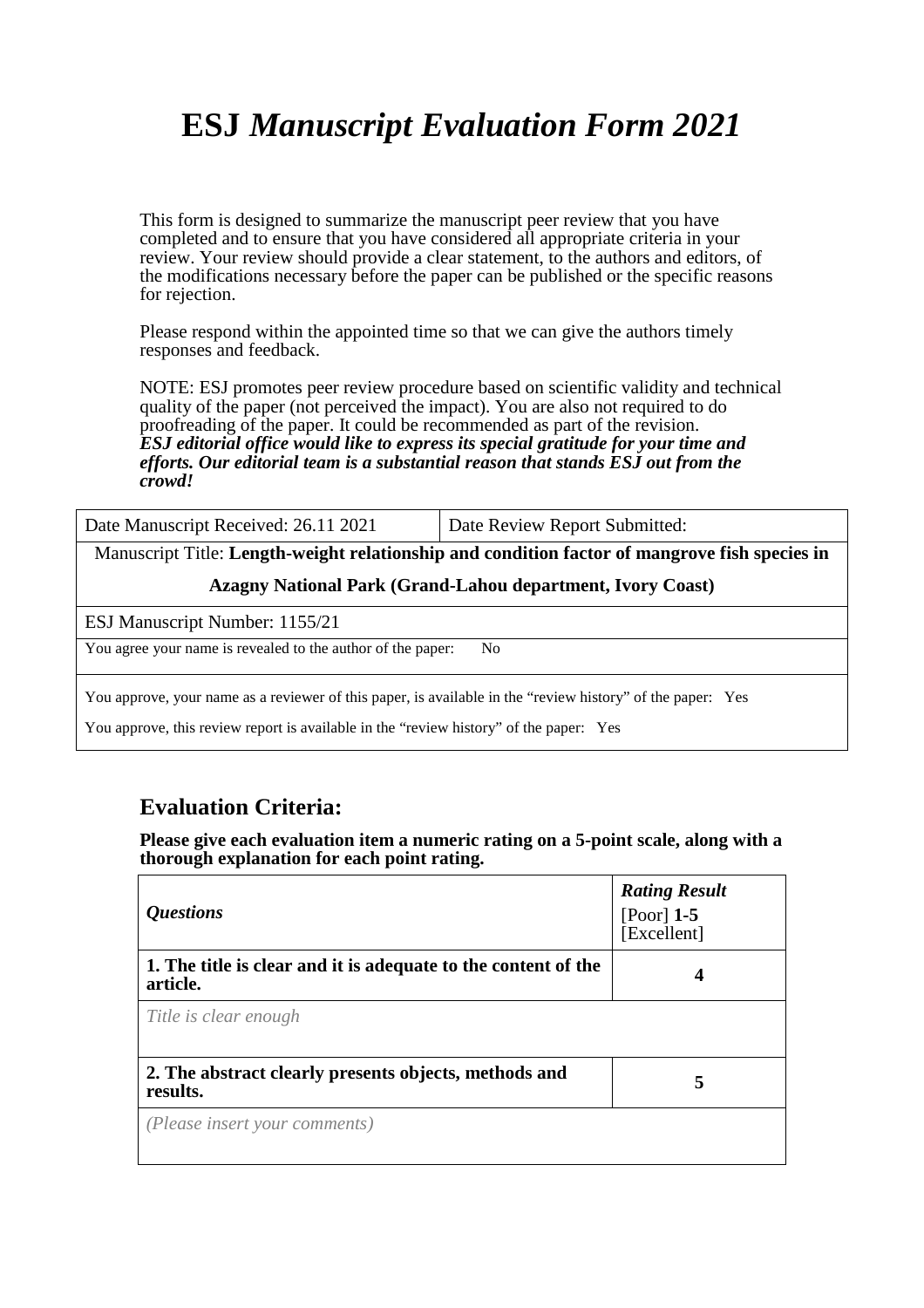| 3. There are few grammatical errors and spelling<br>mistakes in this article. | 3                |
|-------------------------------------------------------------------------------|------------------|
| Some errors are corrected in the manuscript itself. But need revisions        |                  |
|                                                                               |                  |
| 4. The study methods are explained clearly.                                   | $\boldsymbol{4}$ |
| Sources of the equations used in the methodology should be cited              |                  |
| 5. The results are clear and do not contain errors.                           | 4                |
| (Please insert your comments)                                                 |                  |
|                                                                               |                  |
| 6. The conclusions or summary are accurate and<br>supported by the content.   |                  |
| (Please insert your comments)                                                 |                  |
| 7. The references are comprehensive and appropriate.                          | 4                |
| (Please insert your comments)                                                 |                  |
|                                                                               |                  |
|                                                                               |                  |

**Overall Recommendation** (mark an X with your recommendation):

| Accepted, no revision needed               |  |
|--------------------------------------------|--|
| Accepted, minor revision needed            |  |
| Return for major revision and resubmission |  |
| Reject                                     |  |

### **Comments and Suggestions to the Author(s):**

Please cite the sources of all your equations, if not, a clear explanation about building of equation is required.

# **ESJ** *Manuscript Evaluation Form 2021*

This form is designed to summarize the manuscript peer review that you have completed and to ensure that you have considered all appropriate criteria in your review. Your review should provide a clear statement, to the authors and editors, of the modifications necessary before the paper can be published or the specific reasons for rejection.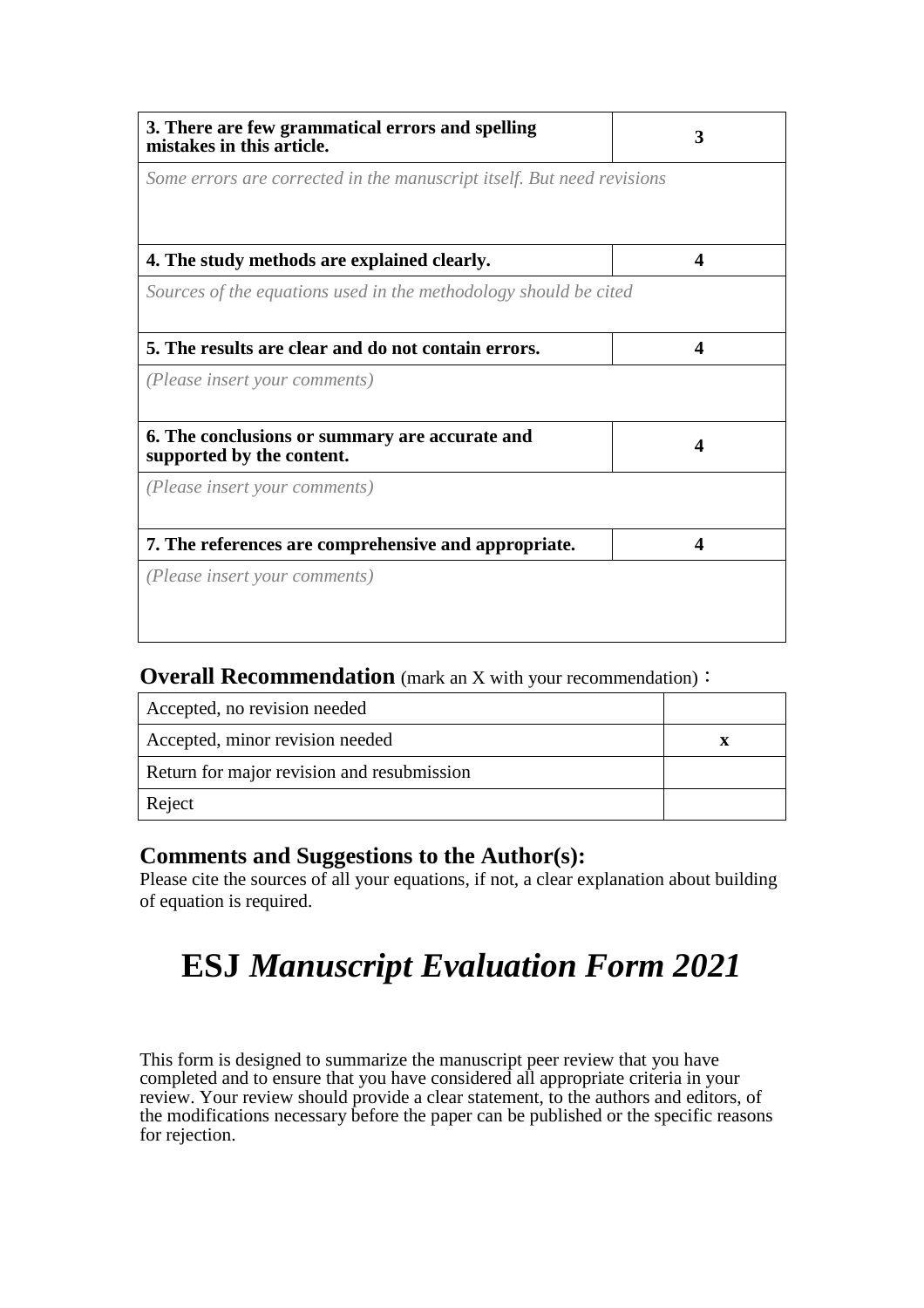Please respond within the appointed time so that we can give the authors timely responses and feedback.

NOTE: ESJ promotes peer review procedure based on scientific validity and technical quality of the paper (not perceived the impact). You are also not required to do proofreading of the paper. It could be recommended as part of the revision. *ESJ editorial office would like to express its special gratitude for your time and efforts. Our editorial team is a substantial reason that stands ESJ out from the crowd!* 

| Reviewer Name: Attoubé Ida MONNEY                                                                                                                           |                                          |  |
|-------------------------------------------------------------------------------------------------------------------------------------------------------------|------------------------------------------|--|
| University/Country: Université Jean Lorougnon Guédé/ Côte d'Ivoire                                                                                          |                                          |  |
| Date Manuscript Received: 13/01/2022                                                                                                                        | Date Review Report Submitted: 22/01/2022 |  |
| Manuscript Title: Length-weight relationship and condition factor of mangrove fish species in<br>Azagny National Park (Grand-Lahou department, Ivory Coast) |                                          |  |
| ESJ Manuscript Number: 55.11.2021                                                                                                                           |                                          |  |
| You agree your name is revealed to the author of the paper:<br><b>Yes</b>                                                                                   |                                          |  |
| You approve, your name as a reviewer of this paper, is available in the "review history" of the paper: Yes                                                  |                                          |  |

You approve, this review report is available in the "review history" of the paper: Yes

## **Evaluation Criteria:**

#### **Please give each evaluation item a numeric rating on a 5-point scale, along with a thorough explanation for each point rating.**

| <i><b>Questions</b></i>                                                       | <b>Rating Result</b><br>$[$ Poor $]$ 1-5<br>[Excellent] |
|-------------------------------------------------------------------------------|---------------------------------------------------------|
| 1. The title is clear and it is adequate to the content of the<br>article.    | 4                                                       |
| The title is clear and it is adequate to the content of the article           |                                                         |
| 2. The abstract clearly presents objects, methods and<br>results.             | 4                                                       |
| The abstract clearly presents objects, methods and results                    |                                                         |
| 3. There are few grammatical errors and spelling<br>mistakes in this article. | 4                                                       |
| There are few grammatical errors                                              |                                                         |
| 4. The study methods are explained clearly.                                   | 4                                                       |
| The study methods are explained clearly                                       |                                                         |
| 5. The results are clear and do not contain errors.                           | 4                                                       |